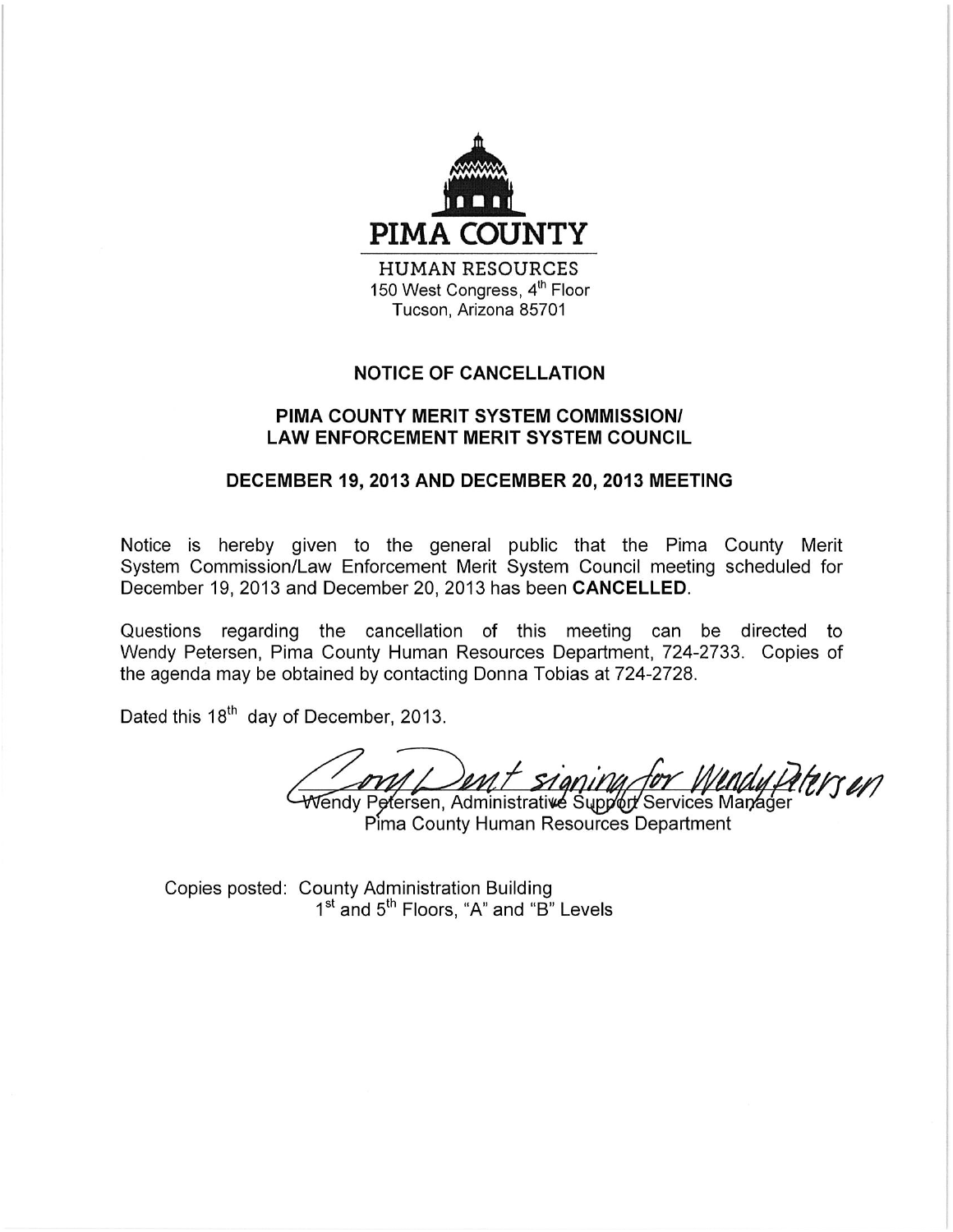## PIMA COUNTY MERIT SYSTEM COMMISSION/ LAW ENFORCEMENT MERIT SYSTEM COUNCIL

An Open Meeting of the Pima County Merit System Commission/Law Enforcement Merit System Council will be held on December 18, 2013, convening at 9:00 a.m., December 19, 2013, convening at 1:00 p.m. and December 20, 2013, convening at 10:00 a.m., (or at other such time to which the hearing may be continued), in the Human Resources Conference Room, located on the 4th floor, 150 West Congress, Tucson. Arizona to discuss the business of the Pima County Merit System Commission and the Pima County Law Enforcement Merit System Council.

\*\*\*\*\*\*\*\*\*\*\*\*\*\*\*\*\*\*\*\*\*\*\*\*\*\*\*\*\*\* 

#### **AMENDED AGENDA**

- Roll Call А.
- **B.** Pledge of Allegiance
- $C_{\cdot}$ Approval of Minutes

Open Meeting August 20, 2013

- D. **Other Business** Discussion and Action:
- Hearing and Decision on Appeal Е. **Hearing Officer Report:**

None

None

- F. Appeal Hearing Discussion and Action: Carlos Sanchez v Regional Wastewater Reclamation Department
- G. **Legal Consultation** None
- **Executive Session** Η.

The Pima County Merit System Commission/Law Enforcement Merit System Council may conduct one or more Executive Sessions concerning any matter on the Open Meeting Agenda for any or all of the following purposes:

- (a) discussion or consideration of employment, assignment, appointment, promotion, demotion, dismissal, salaries, disciplining or resignation of a public officer, appointee, or employee of the County of Pima, pursuant to ARS §38-431.03(A)(1); and/or
- (b) discussion or consideration of records exempt from public inspection, including the receipt and discussion of information or testimony that is specifically required to be maintained as confidential by state or federal law, pursuant to ARS §38-431.03(A)(2); and/or
- (c) discussion or consultation for legal advice with the attorney or attorneys for the Commission/ Council, pursuant to ARS §38-431.03(A)(3); and/or
- (d) discussion or consultation with the attorneys for the public body in order to consider its position and instruct its attorneys regarding the Commission's/Council's position in pending or contemplated litigation or in settlement discussions conducted in order to avoid or resolve litigation, pursuant to ARS  $\S$ 38-431.03(A)(4).
- I. Adjournment

Pursuant to A.R.S. §38-431.02, notice is hereby given that a meeting will be conducted at the time and date set forth above, and on any subsequent date or dates to which this meeting or any hearing which is a party thereof may be continued. Questions regarding this meeting can be directed to Allyn Bulzomi, Pima County Human Resources Department, by calling (520) 724-2732. Copies of the agenda may be obtained by contacting Donna Tobias at 724-2728 or at www.pima.gov/hr/commissions.html.

Should you require ADA accommodations, please contact Employment Rights five days prior to the meeting at (520) 724-2728.